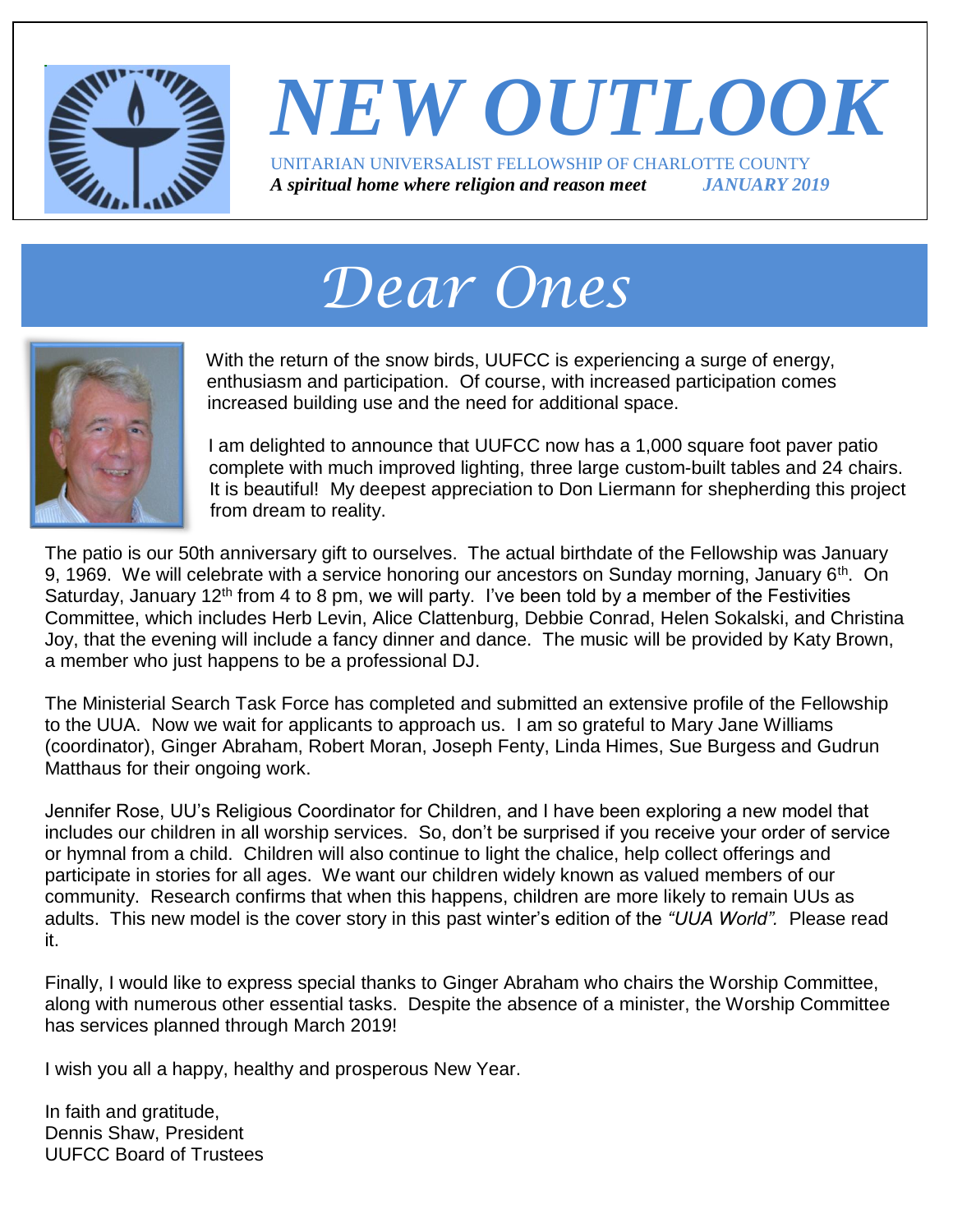## UUFCC GETS IN PARTY MODE!!

In case you have been locked in a closet, you are hereby being made aware that UUFCC is about to celebrate its fiftieth birthday!! This event speaks to so many things, and the week of January 6, 2019 will be one of joy, remembrance, and, here you go, PARTY!

On Saturday, January 12, from 4:00-8:00 p.m., we will dine, drink, and dance in celebration of this time in UUFCC's life, and ours.

The entire congregation, members and friends, is invited. And UUFCC is picking up the tab!

Because there is so much planning going into this, we need to know if you will be joining us. So PLEASE RSVP NOW, to Chris at the office, via e-mail [\(office@uufcc.org\)](mailto:office@uufcc.org).



Dress is decade of the 60's (optional). Hippies, dust off the bells!! So please, get back to us real soon.

The UUFCC Anniversary Party Committee



## CASINO ROYALE CELEBRATION DINNER AND SERVICE AUCTION

#### **When: Saturday, February 9, 2019 at 5:00 p.m. Where: Unitarian Universalist Fellowship of Charlotte County**

This will be the 6th annual service auction benefitting the Fellowship and celebrating our community. This is a chance to come together in fun and fellowship. The tapas style dinner will be followed by the auction - fun and entertaining for all! Tickets will be available starting January 6th after the service and online at uufcc.net. An email will be sent to all members in the first week of January describing how to access the 2019 auction website. You may reserve a banquet ticket as soon as you get your email. Tickets will be \$10.00 and include dinner and a drink. There will be a tutorial on using the auction website at noon on January 13, to both get tickets and enter all the offerings you may have. There will be both a silent and an oral auction.

Need some ideas? How about this, "imagine, if you will, yourself sitting on an expansive lawn being served wine and cheese while you watch me wash your car." Be creative. Are you able to babysit? Paint a fence? Make a dinner, your home or theirs? You have many talents, show them off by offering them at the auction.

Volunteers are always needed. There are lots of opportunities to help. See the sign-up sheet on the wall in the entry way or call Kay Azar (574-360-9186) or email [\(kayazar1@gmail.com\)](mailto:KAYAZAR1@GMAIL.COM). There will also be a link on the UUFCC website.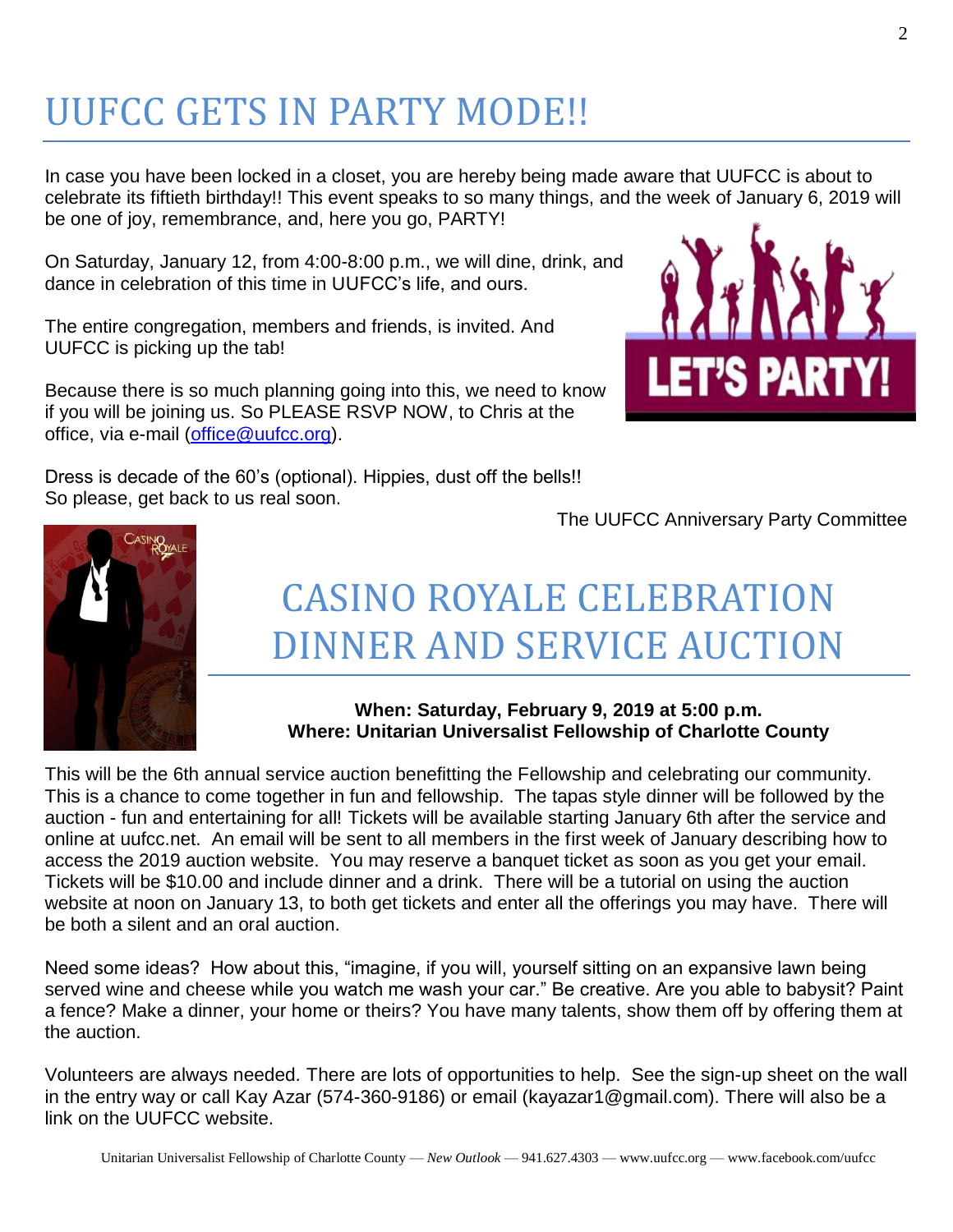*Many Paths…*

**Sundays**

**9:15 a.m.** Conversation Among Friends **10:30 a.m.** – Worship Service Coffee Hour following Worship Potluck Lunch on first Sunday

**Meditation and Buddhist Discussion Group Thursday nights, 5 - 6:15 pm** Each evening we begin with a discussion and end with a period of meditation. All are welcome to attend.

### *Sunday Services*

#### **January 6 - UUFCC History**

Dennis Shaw



Let's explore the fifty years of UUFCC history, from its beginnings to the present day!



#### **January 13 – Stories from Immigrants**

Sister Maureen Kelleher

Sister Maureen Kelleher will share stories that she believes humanize a much misunderstood, demonized and hard-working population.

#### **January 20 - The Elements Centering Our Community**

Samara Michaelson

We celebrate the fullness of our community in relationship to the four directions/elements that draw us together into the center of our vibrant community: the East/Air, the South/Fire, the West/Water and the North/Earth.





#### **January 26 – Pursuit of Happiness**  Tom Tyre

Who doesn't want to be happy? Is happiness the right word for what we are pursuing? Looking at the happiest people around the world and around our country, how do we compare? Where are the happiest places? How is happiness even measured? Who's measuring? And the big question is … Is the pursuit of happiness a spiritual practice?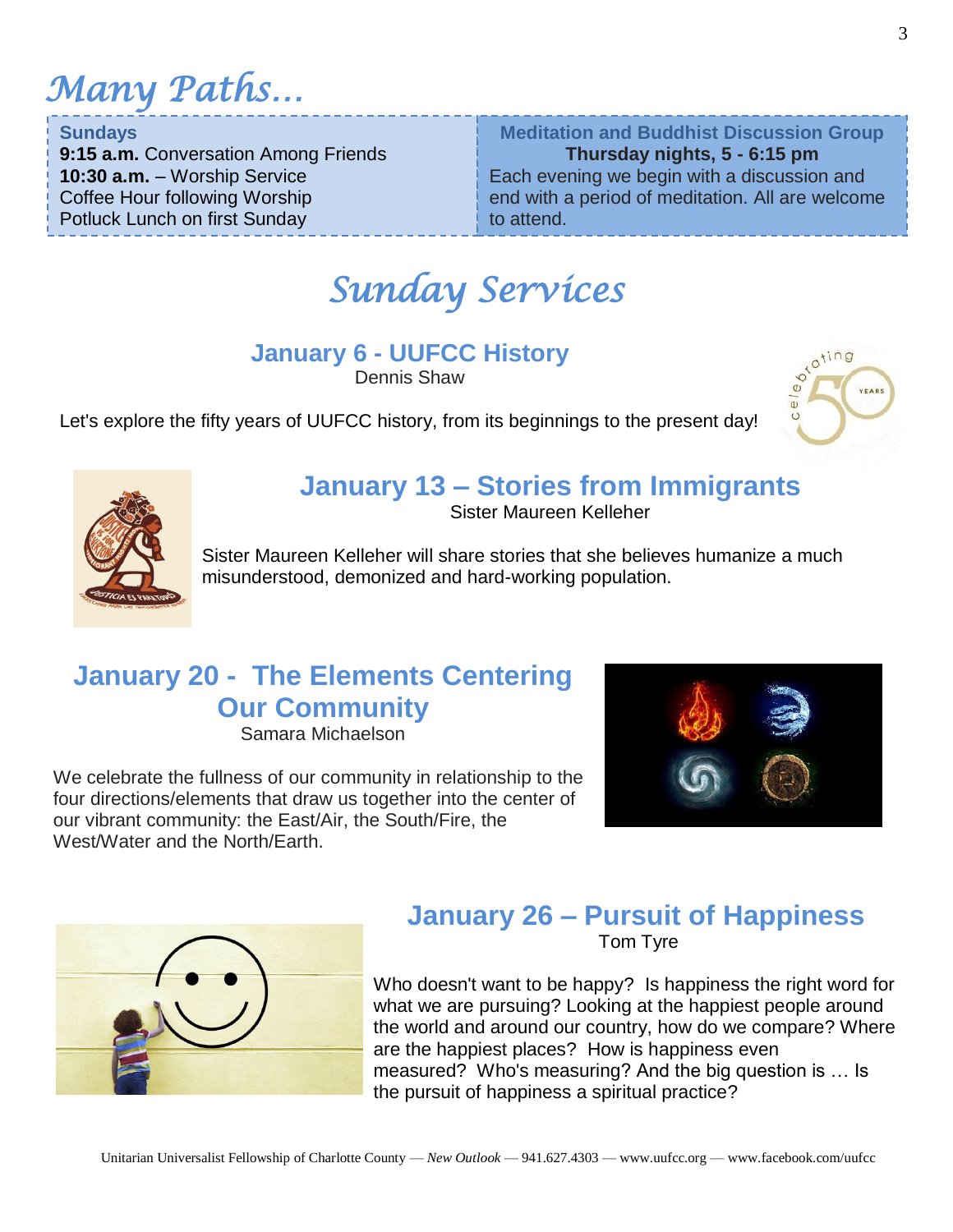#### A Note from the Membership Coordinator Lynn Ritchie

It seems impossible that I should be writing a note about the upcoming new year as I have not even purchased my 2019 calendar. But time moves along whether my mind keeps up or not.

Like all of you, I have rolled along with our Fellowship's shared process of change, growth and loss. As we move forward with our ongoing transition, our

community will be celebrating UUFCC's 50 years of history and ancestry in early January, with a service and a party!

We've created some new space where we can gather. Our patio has become a reality. And our TV monitor of the sanctuary space will virtually expand our seating capacity into the Fellowship hall.

Our ministerial search team has worked diligently and is on task to match us with a contract minister, who will suit our community, mission, and vision.

Belonging and finding your place in our Fellowship is quite simple: sharing a personal commitment to UU's Seven Principles, making a financial donation of record, and participating in our community via covenantal agreement. We have identified growth as a goal, and hope that you might consider joining us.

The next Who are UU? Breakfast is being planned for Saturday, January 19. Watch for announcements in the weekly update and please contact me if you are interested.

I wish each of you a very Happy New Year! Namaste, Lynn

## Ministerial Search Task Force Update

The Ministerial Search Task Force has spent another busy month completing the packet of information to be provided to minister candidates and entering information about UUFCC into the UUA Minister Search Portal. We are now eagerly awaiting the opportunity to review applicants and proceed with identifying and obtaining the best minister available for our congregation.

The members of the search committee are more than willing to discuss the process with you at any time. Please feel free to contact us with any cares or concerns. Please rest assured that our best efforts are being used in service to the UUFCC community.

#### **Ministerial Search Task Force Members**

Ginger Abraham [gm54uu@gmail.com](mailto:gm54uu@gmail.com) 941-204-4067 Sue Burgess [suea222@yahoo.com](mailto:suea222@yahoo.com) 941-235-2150 Joseph Fenty [jmfenty@gmail.com](mailto:jmfenty@gmail.com) 941-286-7876 Linda Himes [himes.music@comcast.net](mailto:himes.music@comcast.net) 941-456-0163 Gudrun Matthaus [gmatthaus@gmail.com](mailto:gmatthaus@gmail.com) 941-286-7503 Robert Moran [robertmoran70@gmail.com](mailto:robertmoran70@gmail.com) 941-380-8648 Mary Jane Williams [maryjanewms@comcast.net](mailto:maryjanewms@comcast.net) 941-223-4739

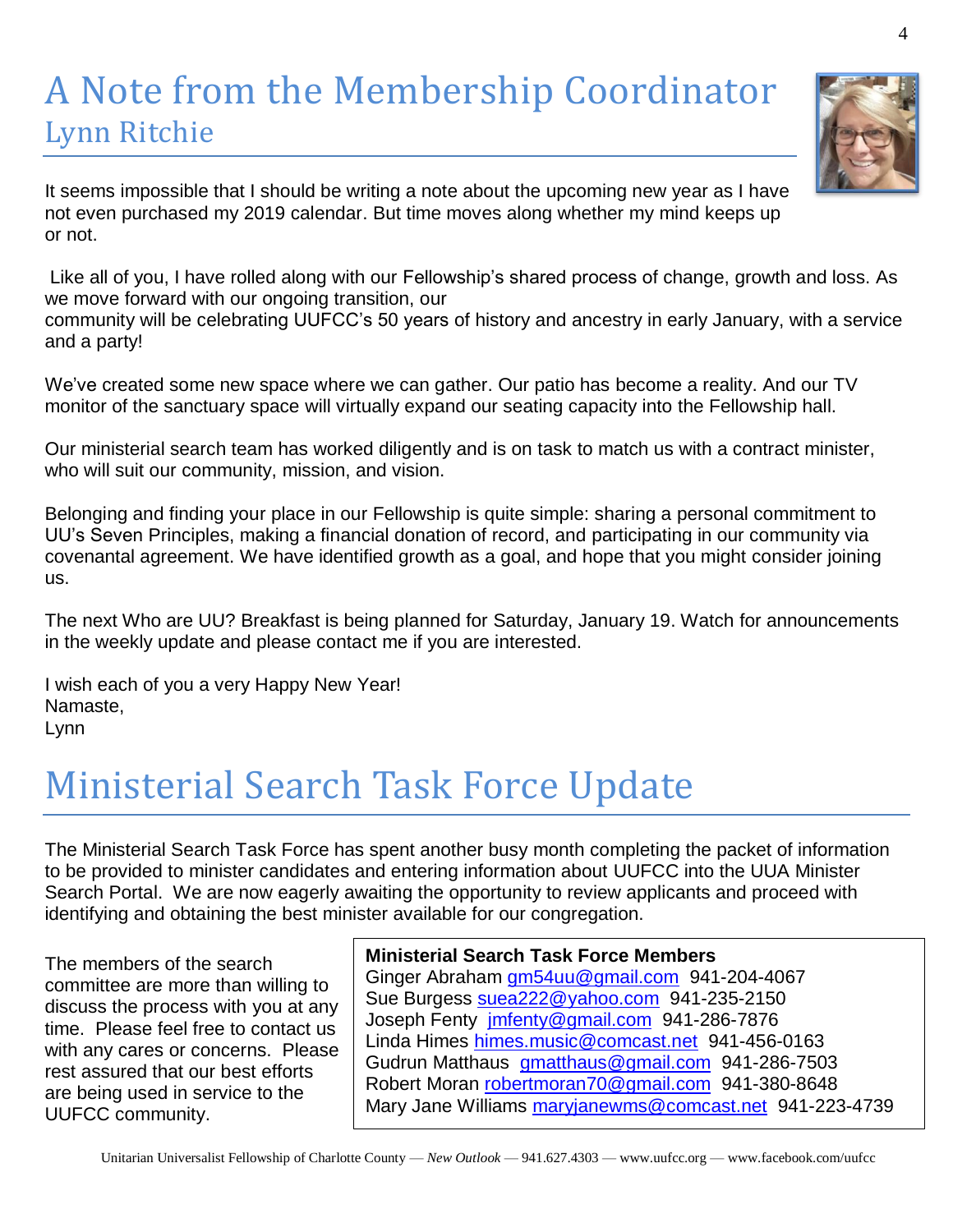## UU Endowment Purpose



The purpose of the Unitarian Universalist Endowment of Charlotte County, an autonomous affiliate of UU Fellowship of Charlotte County and the UUA (Boston), is to use the yield on its investments, while preserving its principal to assure the financial future of the Fellowship and further the principles and practices of Unitarian Universalism. It serves as a way of honoring, in perpetuity, gifts received in memory of deceased members and friends of UUism. Requests for funding from this 28-year-old endowment must meet the above criteria and approval from its 5-member Board of Trustees.

The Board of Trustees are nominated from the membership of the UUE Society, those who have contributed to the UUE and have expressed a commitment to responsible investing which provides a best balance of income, growth and security. Members of the UUE Board of Trustees are elected by vote of the UUFCC membership. There are currently 5 trustees serving a staggered four-year term of office and can stand for re-election.

The above stated purpose and fund management is part of the UUE bylaws as amended in March of 2017. It is hoped that this will clarify what is an appropriate request for financial support.

The trustees of the UUE would like to thank Gene and Phyllis Stanley for their financial contribution in memory of UUE founder Robert Hansman.

The UUE Board of Trustee members are:

Kenneth Brennen, Stephanie Garrett, Mary Howard, Jack Osbourn and Delmar Wooden



### Sister Maureen Kelleher to Speak

Lawyer, activist, Sister Maureen Kelleher will be the speaker at the service on Sunday January 13. That day, there will be a second helping for the Immokalee Legal Aid Clinic where the Sister has worked (pro bono) for decades. Sister Kelleher has been advocating for the Immokalee Farm Workers for years, fighting to secure fair working conditions as well as representing the pickers in deportation and other immigration procedures. "Stories from Immigrants" will be the nun's focus – she believes that stories rather than statistics humanize a much misunderstood, demonized, and hard-working population.

Sister Kelleher has trained volunteers to become certified immigration workers, assisting undocumented folks to petition for asylum, green cards or citizenship. Betty Barriga, chair of the UUFCC Immigration Justice Committee (IJC), has completed the Sister's training and is now ready to lead the IJC toward establishing a monthly "Informational Clinic," a difficult but important project that already has the support of several outside local organizations as well as the attention of a working legal expert.

Information: Betty Barriga - [b007boop@aol.com](mailto:b007boop@aol.com)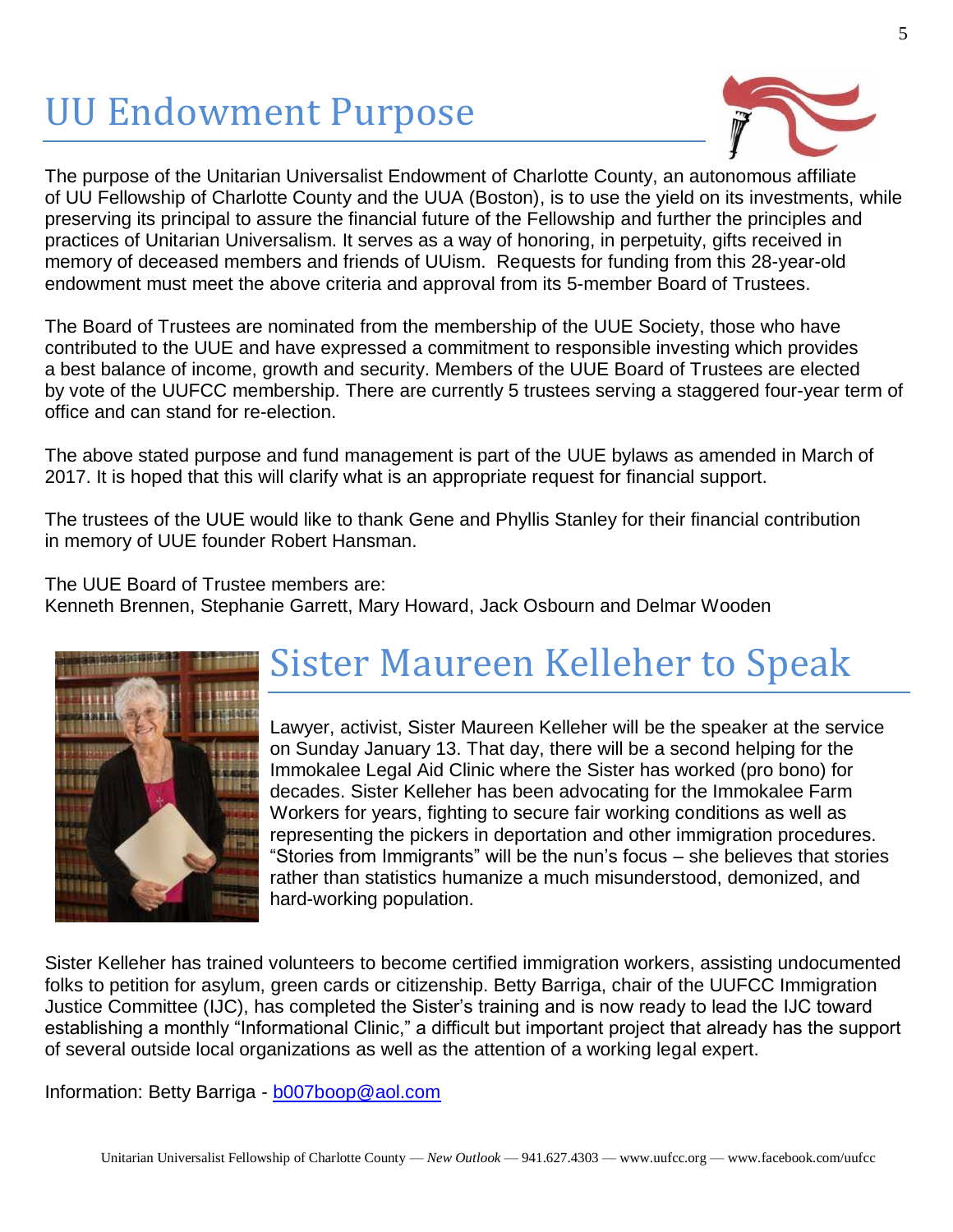## Racial Justice Committee

The Racial Justice Committee will again hold two events this winter. To celebrate Black History Month, there will be a film series held at the Mid-County Library each Monday evening in February. Put those dates in your calendar. The theme will be Unsung Heroes. There will be more information to follow on the exact films to be shown.

Racial Monologues will also be featured following the film series. This year they will be performed on Saturday, March 9, 2019 at the Fellowship. To be successful, we need your participation and that of others outside our community; talk with friends and neighbors about their experiences, take down stories of those not willing to write but more comfortable dictating them. There is an Information and Brainstorming Sheet on the Fellowship website. If you recall, submissions and performances of the monologues are **completely anonymous**. There are opportunities to write your story of experiences with race, to help with editing and in production/performance. **Submission Deadline is February 17, 2019** to [r.m.uufcc@gmail.com.](mailto:racialmonologues@gmail.com) For more information see Kay Azar or Samara Michaelson.

### Immigration Justice



The Social Justice and Immigration Committees had the pleasure of hosting a guest speaker from Nicaragua (not identified due to safety concerns), to speak about the present day political crisis. Following some peaceful protests by senior citizens and students in reaction to a cut in social security in mid-April, the Nicaraguan people have been living with an increasingly repressive and brutal reaction from the

administration. As a result, the early protests developed into a broad-based movement demanding the resignation of President Daniel Ortega and Ms. Murillo, his wife. It is reported that 325 people have been killed (many of whom are male college students), over 600 imprisoned (NY Times 11.2018), and approximately 30,000 have fled as refugees to Costa Rica.

The political unrest has stalled the country's economy (already the  $2<sup>nd</sup>$  poorest in the Americas), which depends on tourism, agriculture and export-assembly plants. For more information & how to help, including help with food distribution, contact Lorrie Douglas with the Nicaragua Project.

#### Social Justice Committee Announces Speaker Series

The Peace Initiative Speaker Series, sponsored by the Social Justice Committee, kicks off on Sunday, January 6, after the potluck. Dedicated to broadening our horizons and enhancing our understanding of different aspects of our society, this annual threespeaker series occurs right after the potlucks of January, February and March.



**Jan. 6** - Professor Doug Ford, who teaches African American literature at State College of Florida.

**Feb. 3** - Christian Ghering, an acknowledged expert on human trafficking.

**March 3** - Sabrina Salovitz, a major participant in the anti- gun demonstrations of last year.

Social Justice hopes you will reserve time after the three potlucks mentioned to hear these three speakers. Their presentations are free and open to the public.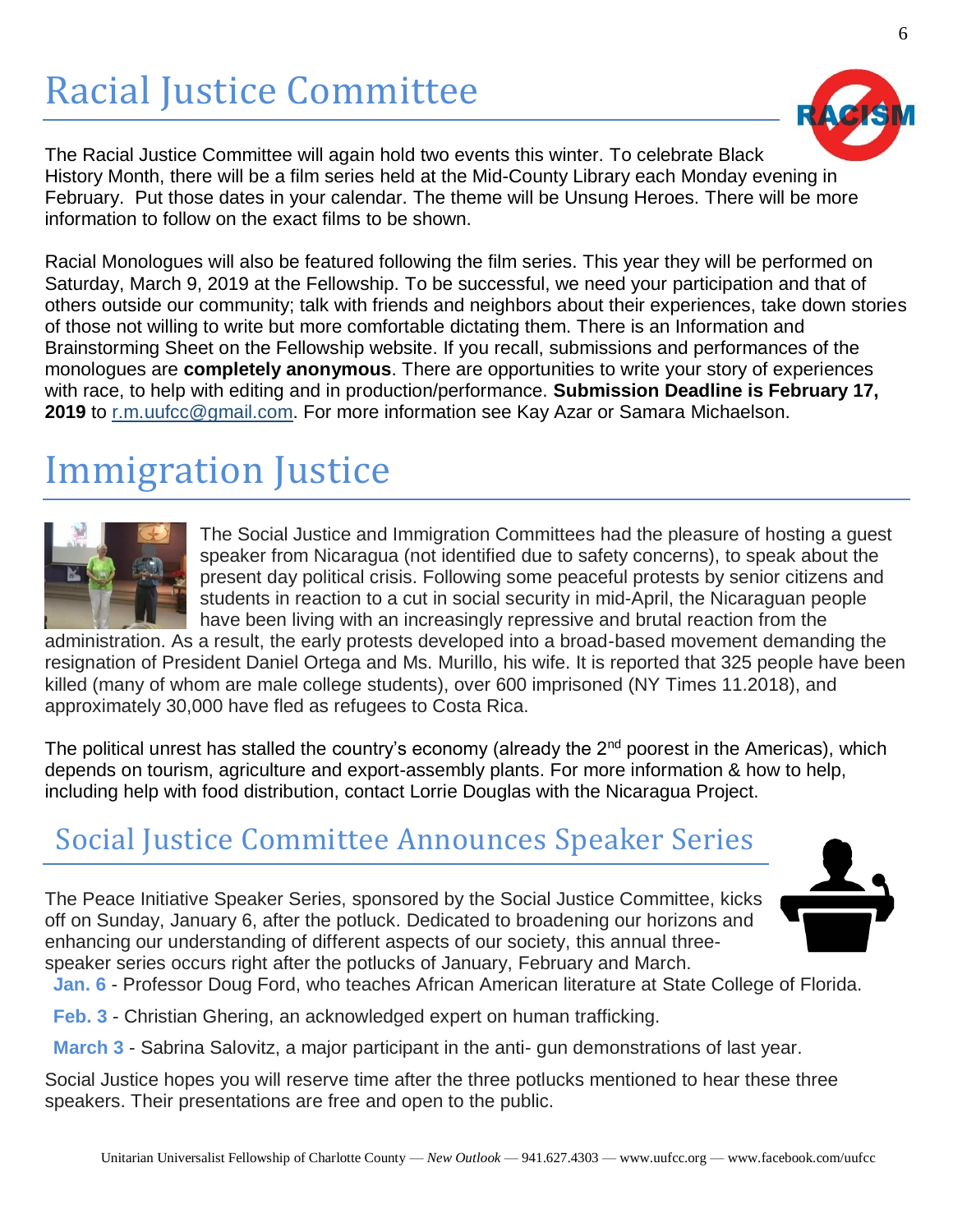## Library News for January 2019 Mary Jane Williams

During our current web site redesign, the library catalog has been dropped from the web site. Please be patient while we get the link back in place on the new pages. In the meantime, if you are looking for a specific book in the library, please contact Mary Jane Williams at [maryjanewms@comcast.net](mailto:maryjanewms@comcast.net) or 941- 223-4739 for assistance.

The cataloguing of new books has been on hold for a couple of months while the Ministerial Search Task Force has been in full swing. Due to our hard work, we have completed some of the most timeconsuming tasks and I'm now ready to resume my library duties. Look forward to the announcement of some great new titles in the next issue of this newsletter.

### Book Group

The Book Group meets at the UUFCC on the last Wednesday of the month at 1:30 p.m. except for the November and December discussions which are combined and held on a date to be determined. For further information contact Mary Jane Williams [maryjanewms@comcast.net](mailto:maryjanewms@comcast.net)

All are welcome and suggestions for future discussions are welcome. Please keep in mind that we try to keep the price down for books that need to be purchased by discussion participants. The availability of inexpensive used copies is frequently a consideration.

The book selection for the January 30, 2019 meeting is *Go Set a Watchman* by Harper Lee (fiction).

Twenty-six-year-old Jean Louise Finch - "Scout" - returns home to Maycomb, Alabama from New York City to visit her aging father, Atticus. Set against the backdrop of the civil rights tensions and political turmoil that were transforming the South, Jean Louise's homecoming turns bittersweet when she learns disturbing truths about her close-knit family, the town, and the people dearest to her. Memories from her childhood flood back, and her values and assumptions are thrown into doubt. Featuring many of the iconic characters from *To Kill a Mockingbird*, *Go Set a Watchman* perfectly captures a young woman, and a world, in painful yet necessary transition out of the illusions of the past—a journey that can only be guided by one's own conscience.



Written in the mid-1950s, *Go Set a Watchman* imparts a fuller, richer understanding and appreciation of the late Harper Lee. Here is an unforgettable novel of wisdom, humanity, passion, humor, and effortless precision—a profoundly affecting work of art that is both wonderfully evocative of another era and relevant to our own times. It not only confirms the enduring brilliance of To Kill a Mockingbird, but also serves as its essential companion, adding depth, context, and new meaning to an American classic.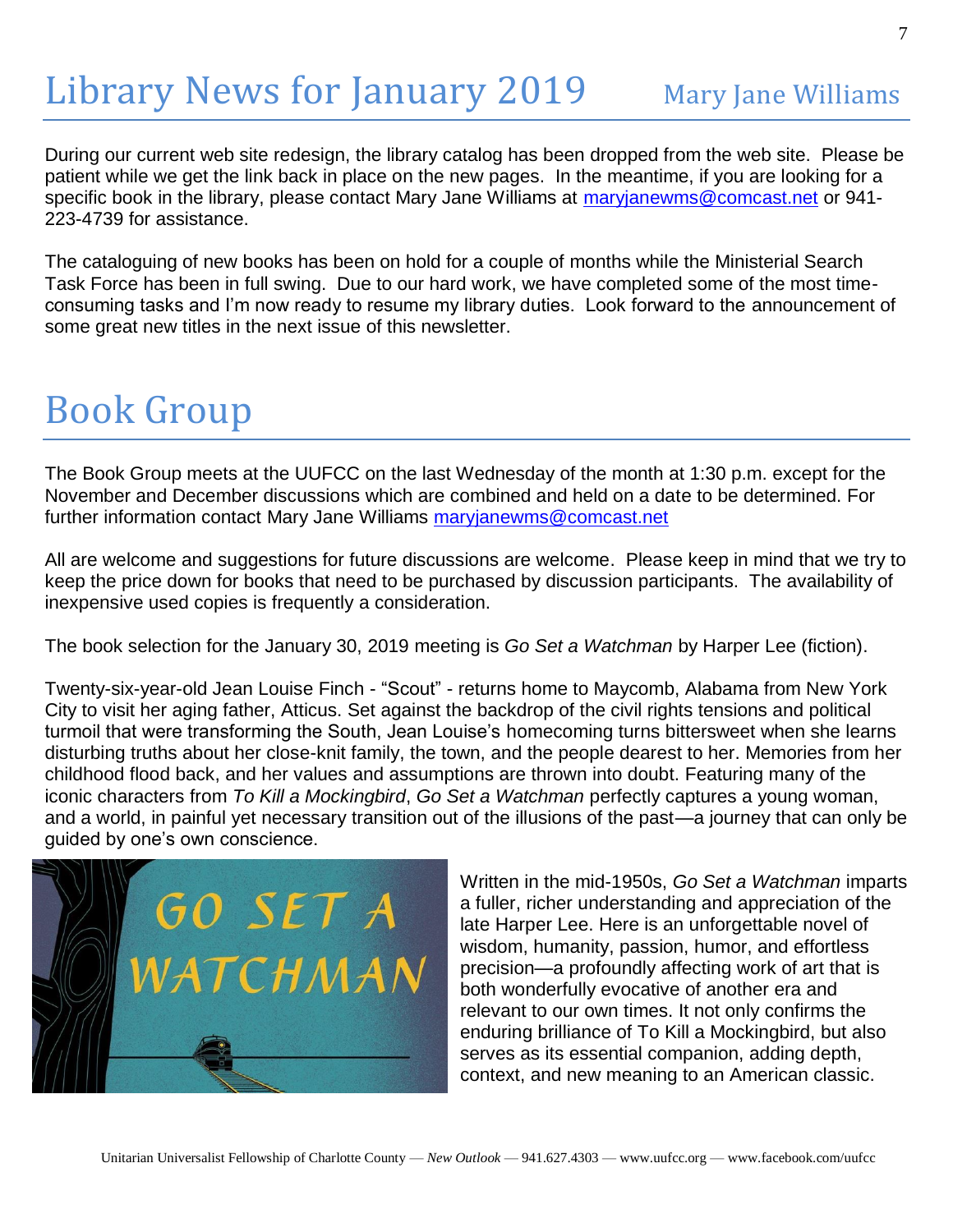## Art on the Wall

The New Year brings a new art exhibit to the Unitarian Universalist's Gallery. Starting January 17 through February 27 two talented photographer/artists will display their work.



Shelley Bell is an award-winning photographer and pastel artist. The focus of her work includes subjects from city to wildlife showcasing moments inspired by everyday life.

Sally Rockefeller, another awardwinning photographer, also enjoys painting in acrylics. Her subjects include people, wildlife, landscapes, buildings, and sculpture. She also creates jewelry from photos under glass cabochons. She describes her style as "adjusted reality" and uses PhotoShop to achieve her vision.



The public is invited to an opening reception on Friday, January 18, from 4–6pm. Come and meet these talented photographer/artists. Light refreshments will be provided.

#### Conscious Dance

#### **Tuesdays 4:30-5:30 at UUFCC Jan. 8 & 22, Feb. 5 & 19, March 5 & 19, April 2 & 16**

Have **fun** and dance your heart out! Conscious Dance is a mindful movement practice where you listen to your inner voice and move from the wisdom of your body, accompanied by dynamic and varied music. There are no steps to learn and no right or wrong movements; simply the chance to move freely. Samara will provide guidance to assist everyone to find their groove. Join us as we create a safe, sacred and play-filled space to connect with your emotions and spirit. This class will guide you to fully engage both your physical and emotional self as you get looser, stronger and smarter as you **dance, dance, dance**.

Samara Michaelson has been teaching dance and yoga for over 30 years. She is a compassionate, inspiring and innovative teacher. From kids to Seniors, Samara loves to share her love of movement on the dance floor, on the streets… really just everywhere. Contact: samaramich@gmail.com or 304.520.1501 call or text

#### Thrive MOVE Express

\$5 love donation to the UU suggested